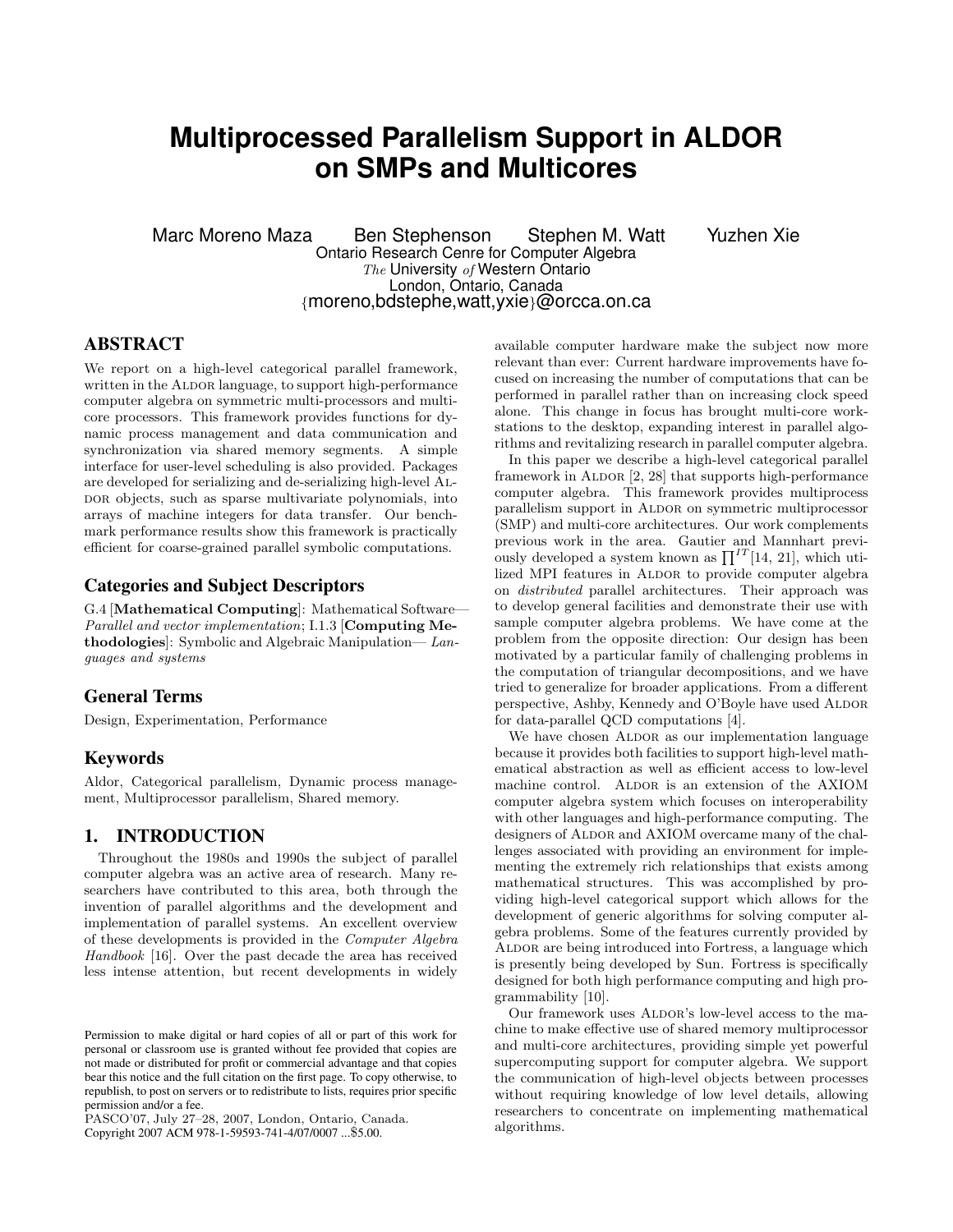The remainder of this paper describes our framework in detail. It is organized in the following manner. Section 2 introduces our parallel computation framework. Section 3 describes how data is communicated efficiently between the processes and concurrency control. This is followed by a discussion of our serialization tools for high-level ALDOR objects in Section 4. Dynamic process management and user-level scheduling techniques is discussed in Section 5. Benchmark performance results are presented in Section 6. We present our conclusions and future work in Section 7.

# 2. OVERVIEW OF THE PARALLEL FRAMEWORK

Our goal is to develop a high level, categorical, parallel framework for high-performance computer algebra that effectively exploits the parallel features of modern multi-core and multiprocessor computer architectures. In order to accomplish this goal, we have introduced multiple process parallelism in ALDOR by providing a mechanism for spawning an arbitrary number of new processes dynamically at runtime (within the limits imposed by the operating system). When multiple processors or cores are available, these processes will execute in parallel. Furthermore, we have also implemented the mechanisms necessary to coordinate the execution of these processes and communicate data between them efficiently. A high level description of our framework is presented in the remainder of this section. The technical details of each component are presented in the sections that follow.

The ALDOR programming language is a type-complete, strongly-typed, imperative programming language. It uses a two-level object model consisting of categories and domains. In many respects these concepts are analogous to interfaces and *classes* in Java. ALDOR provides a type system that provides the programmer with the flexibility to build new types by creating new categories and domains, as well as the flexibility to extend existing categories and domains. For example, new categories and domains can be implemented to model algebraic structures (e.g. rings) and their members (e.g. polynomial domains). Pervasive use of dependent types allows static checking of dynamic objects and provides object-oriented features such as parametric polymorphism.

FRISCO (A Framework for Integrated Symbolic/Numeric Computation) was a project funded by the European Commission under the Esprit Reactive LTR Scheme from 1996 to 1999. It resulted in the creation of a library, BasicMath, for polynomial arithmetic and a sequential polynomial solver, triade, developed in ALDOR. Even today, triade out performs three solvers in Maple: Triangularize, RegSer and SimSer [6]. Many of the categories, domains and packages of this sequential implementation (such as polynomial arithmetic, polynomial greatest common divisor and resultant over an arbitrary ring) can be reused or extended for general purpose parallel symbolic computations.

ALDOR source code can be compiled into a variety of formats. These include native operating system executables; native operating system object files that can be linked with each other, or with C or Fortran code to form other applications; portable bytecode libraries; and C or Lisp source code [27]. Aggressive code optimizations produce code that performs comparably to hand-optimized C [26]. This makes it possible to build executables formed from source files written in several languages. Furthermore, by compiling ALDOR code to an object file, it can be linked into many different executables that will be run as independent parallel processes. ALDOR also provides a primitive,  $run(\ldots)$ , for initiating a new program P from within a program  $Q$ . The run(...) primitive is a wrapper for the C  $exec(...)$  function which launches the target application as a separate process. These features give us the basic functionality necessary for dynamic process management.

Because our parallel workloads will execute as separate processes, it is necessary to establish a mechanism for interprocess communication in ALDOR. We rely on shared memory segments from the standard set of UNIX System V interprocess communication tools. A shared memory segment is a block of memory that can be accessed by several processes. Shared memory segments are provided by most flavors of UNIX, providing us with portability across many platforms. The number of shared memory segments available on a system is normally confined to a small value. However, this value can usually be increased. Shared memory segments are commonly regarded as an effective way to communicate large amounts of data efficiently. The shared memory segments are accessed in ALDOR through a newly developed ALDOR domain called SharedMemorySegment. Our domain uses interoperability with the C programming language to provide the required functionality.

Our implementation of shared memory segments in Al-DOR allows an array of integers to be communicated between processes. High-level ALDOR types can be communicated by converting them into an array of integers and then copying the integers into a shared memory segment. Similarly, the process receiving the data constructs a new instance of the ALDOR high-level data type from the provided array of integers. This serialize/unserialize process is necessary because the data types that represent sparse multivariate polynomials and dense multivariate polynomials are implemented with pointers. Consequently, it is not possible to copy instances of these ALDOR domains directly from one process to another because the pointers will not necessarily be valid in the destination process.

An additional shared memory segment is used to ensure that the serialized data is communicated between processes in a synchronized manner. We will refer to the second shared memory segment, which is a single integer value, as the tag. A protocol was developed requiring the destination process to check the tag value before accessing the polynomial data in the data shared memory segment. Our protocol exploits the fact that writing a single integer value to a shared memory segment (or reading a single integer value from a shared memory segment) is an atomic operation when the integer is word aligned. The specification for shmat(), the function used to attach to a shared memory segment, can be asked to return a pointer that is rounded down to the nearest multiple of the segment low boundary address multiple [1], giving an address that is guaranteed to be page aligned (and as such, will also be word aligned). Consequently, because the tag value resides at the start of a shared memory segment, it will reside at an address that is word aligned. As such, it will not span multiple cache blocks, and read and write operations will be performed atomically. By following the memory access ordering restrictions of our protocol and exploiting the atomic nature of reads and writes we are able to ensure that our data is accessed in a consistent manner in the presence of parallel execution.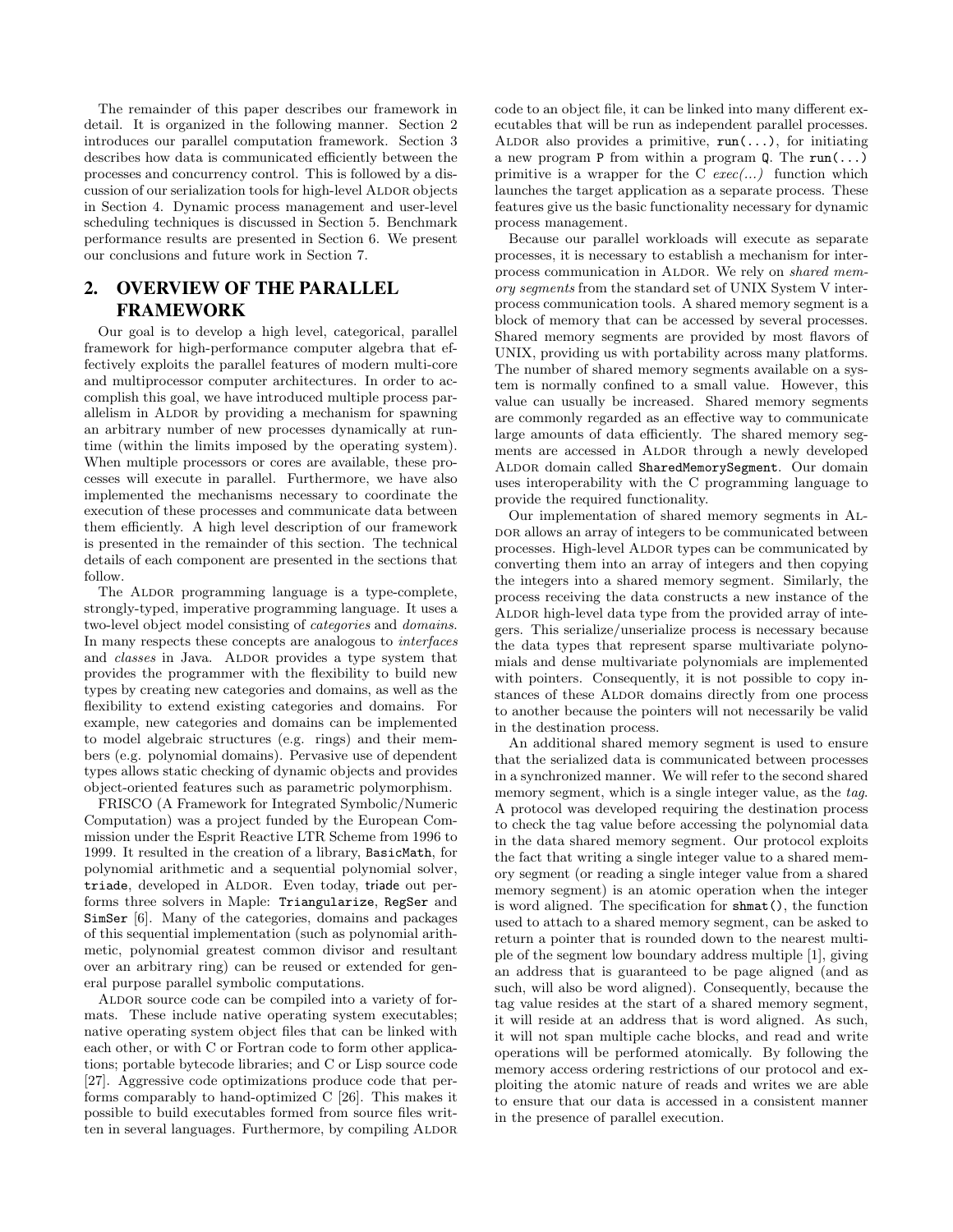Since parallel applications in computer algebra are generally dynamic and irregular, we must provide scheduling mechanism for processes in ALDOR to achieve load balancing. This parallel framework supports dynamic process management, and it is also feasible for users to apply scheduling techniques.

This section has provided a high level overview of the general concepts used to implement our parallel computer algebra framework. The low-level technical details are discussed in the following sections.

# 3. DATA COMMUNICATION AND SYNCHRONIZATION

Our framework uses UNIX System V shared memory segments for both data communication and synchronization between parallel processes. We developed a new ALDOR domain, SharedMemorySegment, to provide easy access to shared memory segments from ALDOR source code. In order to transfer information from one ALDOR process to another, the information must be serialized into a primitive array of machine integers. The destination process unserializes the data, constructing a new high-level ALDOR datatype, before the data is utilized for other purposes.

Our SharedMemorySegment domain calls C functions in order to gain access to shared memory segments. Prototypes are shown below for the most frequently used functions:

```
key_t ftok(const char *pathname, int proj_id);
int shmget(key_t key, size_t size, int shmflg);
void *shmat(int shmid, const void *shmaddr, int shmflg);
int shmdt(const void *shmaddr);
int shmctl(int shmid, int cmd, struct shmid_ds *buf);
```
In our framework, we generally utilize these functions in the following manner:

- 1. A key is constructed for the shared memory segment using ftok, the path to a file, and an integer.
- 2. The shared memory segment associated with the key is created (or connected to if it has already been created by another process) using shmget. The read/write permission of the segment are set by passing an appropriate value for shmflg.
- 3. A pointer to the shared memory is acquired by attaching to the shared memory segment using shmat().
- 4. Read and write operations are performed on the shared memory by using the pointer returned by shmat().
- 5. Each process detaches itself from the shared memory using shmdt.
- 6. The shared memory segment is deleted by providing the appropriate command flags to shmctl().

Each shared memory segment is uniquely identified by its key and its size. Any process can access the shared memory segment if it knows both the key values and the size of the segment, provided that the shared memory segment is world readable. Note that it is imperative that applications free each shared memory segment that is allocated, either by invoking shmctl() before the application terminates or by using the ipcrm utility after the application completes



Figure 1: Process i sending data to Process j

because shared memory segments are not automatically released when a program terminates.

In our framework, each ALDOR process is assigned a unique virtual identifier, or VPID, when it is created. These VPIDs guide the flow of information between ALDOR processes, serving a similar role to process ranks in MPI's data communication model. Let Process i and Process j be processes with VPIDs  $i$  and  $j$  respectively. Figure 1 illustrates the strategy used by Process<sub>i</sub> to send data to Process<sub>-</sub>j.

Our communication protocol uses the tag\_ij shared memory segment to ensure that the data ij segment is accessed in a safe manner. The keys for both the tag and data segments are created using path names that are unique across our parallel framework. In particular, the key for the tag segment is created using the path  $\langle tmp/tag_{ij} \rangle$  and the key for the data segment is created using the path  $\frac{1}{mp}\frac{1}{data}$ . As a result, we are assured that these shared memory segments will only be accessed by Process<sub>i</sub> and Process<sub>-</sub>j. Using a separate block of shared memory for each pair of communicating processes eliminates both the need for complex synchronization operations and the bottlenecks that can occur when many processes try to access a shared memory segment at the same time.

The tag segment consists of a single integer. It is used by the sending process, Process i, to inform the receiving process, Process j, of the size of the data that is being transferred<sup>1</sup>. Initially, the value of the shared memory segment is 0, denoting that no data is available to be read by Process j. We do not need to explicitly write this 0 value to the shared memory segment because every byte in a shared memory segment is automatically initialized to zero as part of the allocation process. This initialization behavior is defined in IEEE Standard 1003.1 [1]. Once the polynomial data shared memory segment has been created and the data being transferred has been placed in the data segment by Process i, it changes the value in the tag segment to the size of the data being transferred. Process<sub>i</sub> is not permitted to change any value in either shared memory segment until it reads a 0 value from the tag segment.

When Process<sub>-</sub>j sees a value greater than zero in the tag segment it is assured that the required information is present in the data shared memory segment. Process<sub>-</sub>j writes the value  $−1$  to the tag to indicate that it is currently accessing the shared memory segment. Once Process<sub>-j</sub> has successfully unserialized the data and freed the data segment, it

<sup>&</sup>lt;sup>1</sup>The value  $-2$  is used to indicate the transmission of an empty data block.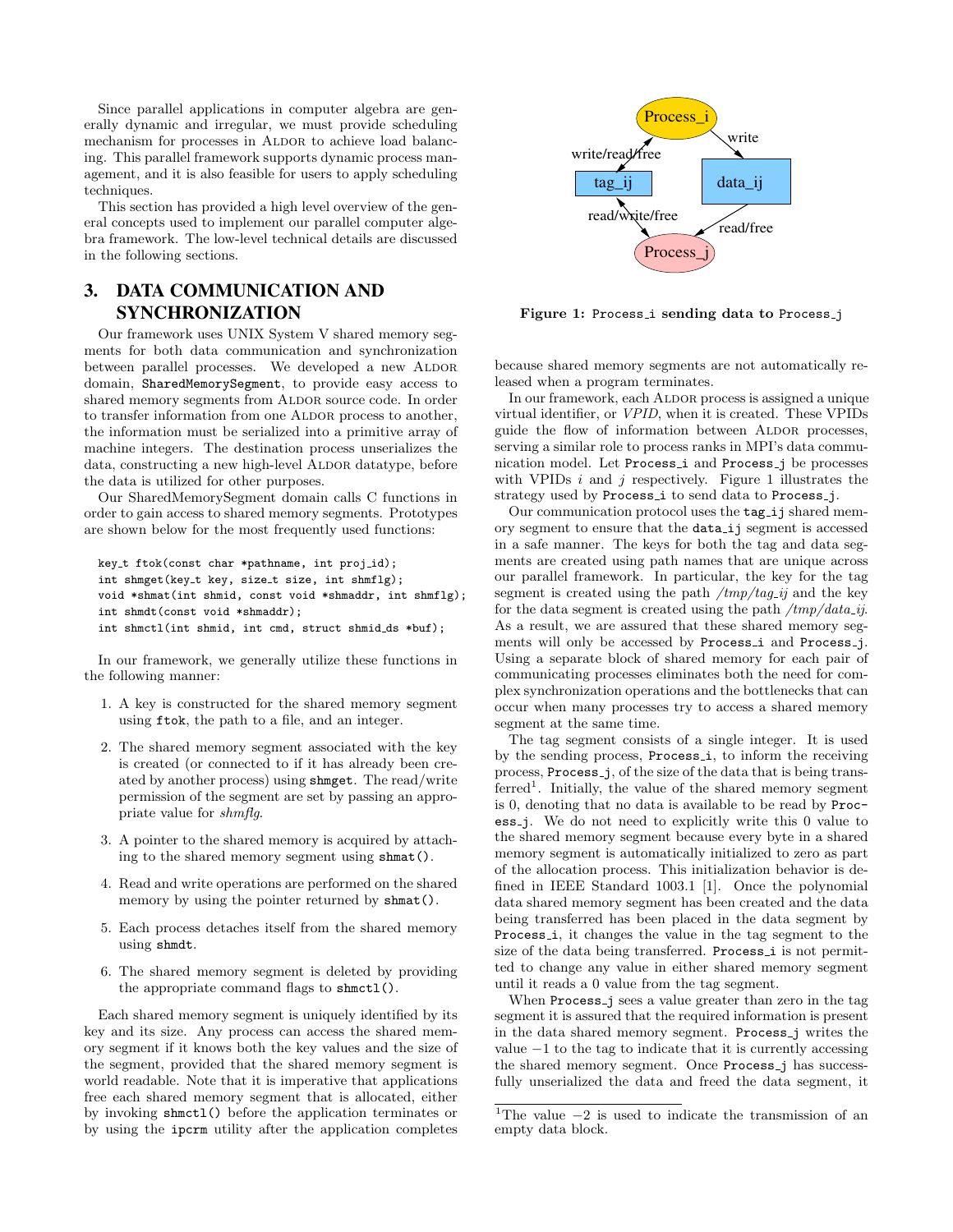writes the value 0 to the tag segment, indicating that it is done with that set of data. By freeing the shared memory segments immediately after use, we reduce the overall memory footprint of our framework.

If the value initially read by Process<sub>-</sub>j is  $-2$  then Process j knows that the data block being transmitted is empty. Consequently, it immediately writes a 0 back to the tag acknowledging that there was no data to receive.

Regardless of the tag value read initially, Process j is not permitted to access the data segment after writing 0 to the tag segment until the value of the tag changes to a positive integer. Following this protocol ensures that Process<sub>-</sub>j will always read data that is complete and that Process i will never overwrite data that is still needed by Process j. The tag shared memory segment is released by either Process i or Process j before it terminates. Note that Process i is not permitted to release the tag shared memory unless it reads a 0 value from the tag.

The complete algorithm followed by Process i and Process<sub>-j</sub> is described below:

#### • Process i (Sending)

- 1. Create files "/tmp/data\_ij" and "/tmp/tag\_ij"
- 2. Generate the data segment and tag IPC keys,  $data_{ij}$  and  $tag_{ij}$  from the integer i and the files "/ $tmp/data_i j$ " and "/ $tmp/tag_i j$ " respectively
- 3. Create or connect to the tag segment, setting the permission to allow both reads and writes
- 4. Repeat until the value of the tag segment is 0
- 5. Create the data segment with sufficient size to hold the values being sent to Process j
- 6. Write the data to the data shared memory segment
- 7. Detach from the data segment
- 8. Write the size of the data to the tag segment

#### • Process j (Receiving)

- 1. Create files "/tmp/data\_ij" and "/tmp/tag\_ij"
- 2. Generate the data segment and tag IPC keys,  $data_{ij}$  and  $tag_{ij}$  from the integer i and the files "/ $tmp/data_i\ddot{j}$ " and "/ $tmp/tag_i\ddot{j}$ " respectively
- 3. Create or connect to the tag segment, setting the permission to allow both reads and writes
- 4. Repeat until the value of the tag segment,  $t$ , is greater than 0
- 5. Write -1 to  $tag_{ij}$
- 6. Detach from the tag segment
- 7. Connect to the data segment using key data ij
- 8. Read  $t$  integers from the data segment
- 9. Detach from the data segment
- 10. Delete the data segment
- 11. Write 0 to the tag segment

We developed an ALDOR domain named SharedMemory-Segment to provide easy access to shared memory segments from ALDOR source code. This domain used ALDOR's interoperability with C in order to call the shared memory functions described earlier in this section. The domain has methods for creating and connecting to a shared memory segment, reading and writing values to and from the segment, and detaching from and deleting a shared memory segment. While these methods do not provide the full power of shared memory segments, they successfully hide many of the cumbersome details while being sufficient to implement our communication protocol.

The InterProcessSharedMemoryPackage domain provides a further level of abstract with the functions  $Send(i,j,data)$ and  $Receive(i,j)$ .  $Send(i,j,data)$  performs all of the operations described previously for Process<sub>-1</sub> while  $Receive(i,j)$ performs all of the operations described previously for Process j. Using this domain allows the programmer to concentrate on solving computer algebra problems rather than the details of shared memory segments and interprocess communication.

# 4. SERIALIZATION OF HIGH-LEVEL **OBJECTS**

On shared memory computer, it would be ideal if we could copy ALDOR objects directly between processes. Unfortunately, a direct copy cannot be performed because ALDOR objects are represented using pointers, and because each process executes in its own address space. The memory usage within each address space will differ because the specific problem being solved by each process differs. Consequently, a pointer that is valid in one address space will not necessarily reference the correct piece of memory when it is copied to another address space. Consequently, it is necessary to serialize ALDOR objects before they can be transferred to another process using shared memory segments. This serialization process converts the high-level object into an array of machine integers before it is placed in the shared memory segment. The destination process uses the array of machine integers to reconstruct the high-level ALDOR objects and then performs additional computations using the objects.

We have developed a package named Serialization that serializes two polynomial types in the ALDOR BasicMath library. Presently, serialization is available for SparseMultivariatePolynomial, abbreviated SIMPLY, and DistributedMultivariatePolynomial, abbreviated DMPOLY. BasicMath includes other polynomial representations such as DenseRecursiveMultivariatePolynomial and SpareAlternatedArrayMultivariatePolynomial. We plan to address the serialization of these polynomial types in the future.

Both SMPOLY and DMPOLY are designed for the efficient representation and manipulation of sparse multivariate polynomials. Solvers have been developed in ALDOR, such as triade [20] based on the algorithm presented in [23], which are primarily designed for solving large systems with many variables [11]. In triade, a polynomial system is solved by way of triangular decomposition. Triangular decomposition requires a recursive vision of multivariate polynomials. Consequently, this solver employs the SMPOLY polynomial domain constructor because the representation is sparse and recursive. Thus a SMPOLY is a univariate polynomial whose coefficients are polynomials themselves. In broad terms, a SMPOLY is represented by a tree. The interior nodes are non-constant polynomials while the leaves are coefficients from the base ring. For example, the polynomial  $g = 5x^2y^3 - 8x^2 - 7y^2 + 4$  with a variable order of  $x > y$  is viewed as  $(4 - 7y^2) + (-8 + 5y^3)x^2$ . Figure 2 shows the SMPOLY representation of  $g$ .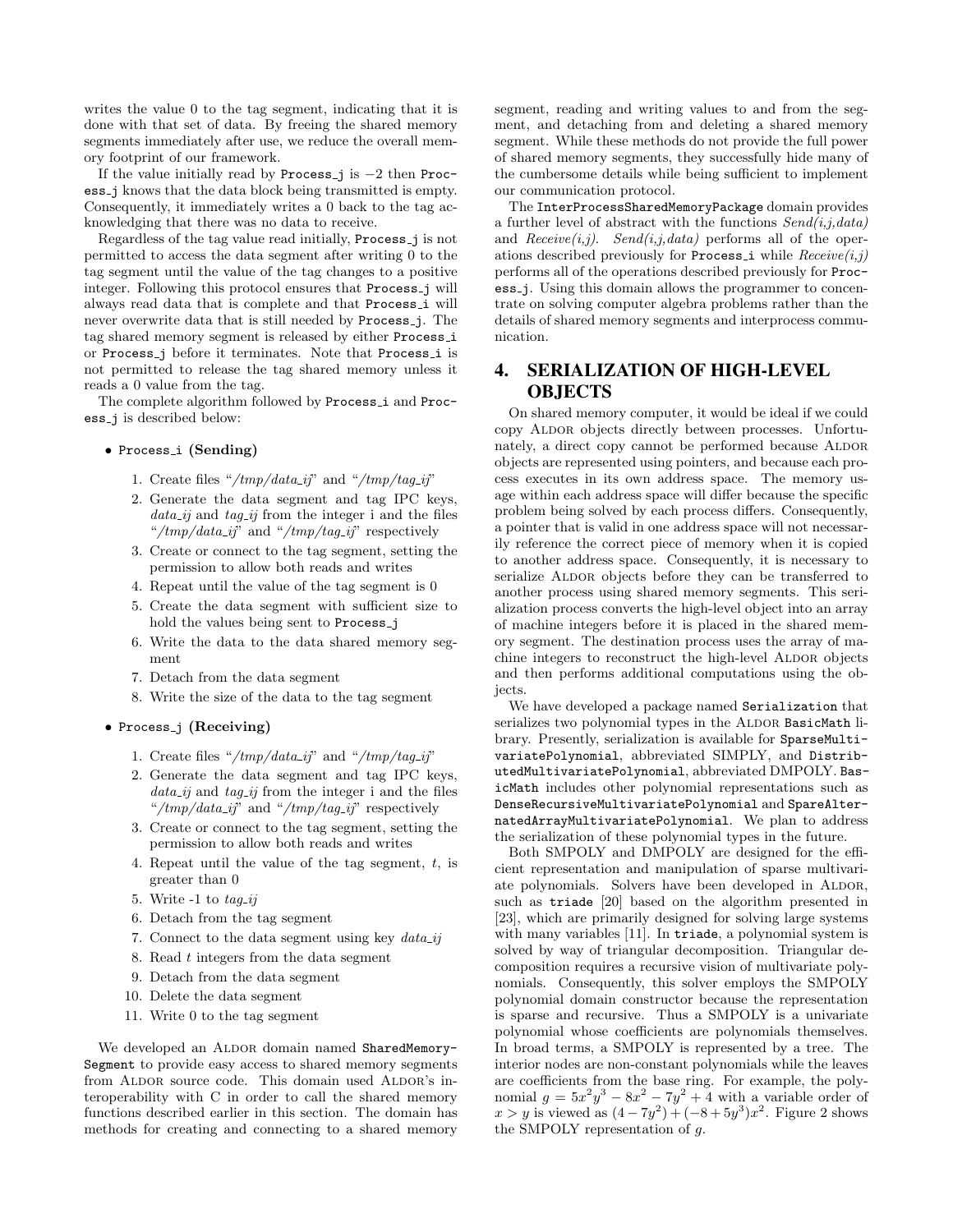

Figure 2: SMPOLY representation of  $q$ 

## $5 \mid 2 \mid 3 \rightarrow 8 \mid 2 \mid 0 \rightarrow 7 \mid 0 \mid 2 \rightarrow 4 \mid 0 \mid 0$

#### Figure 3: DMPOLY representation of  $q$

A DMPOLY is represented by a list of terms, where each term is an exponent vector together with a coefficient. This data structure is flat. As such, it is more efficient for accessing the monomials in a polynomial, making it a suitable representation for the polynomial arithmetic involved in Gröbner basis computations. Figure 3 illustrates the DM-POLY representation of g.

Our Serialization package provides a function, SerializeDMP() which converts a DMPOLY into a primitive array of integers by traversing the values in the list of terms. Two functions are provided for converting a SMPOLY into an array of integers. One is called SerializeSMPbyKronecker() which turns a SMPOLY into a primitive array of machine integers via a univariate polynomial using Kronecker substitution [13]. A corresponding function is provided named UnserializeSMPbyKronecker(). It constructs a SMPOLY from a primitive array of machine integers. While we have successfully used Kronecker substitution here in the context of spare multivariate polynomials, one would expect this representation to be more suitable for representing dense multivariate polynomials. As a result, our work on Serialize-SMPbyKronecker() represents preliminary work for a future investigation in the serialization of DenseRecursiveMultivariatePolynomial.

Another function provided by the serialization package is SerializeSMPbyDMP. It converts a SMPOLY into DMPOLY, and then into a primitive array of machine integers. A corresponding function, named UnserializeSMPbyDMP, constructs a SMPOLY from a primitive array of machine integers. In addition, we provide functions that convert a list of multivariate polynomials for some list of variables with the ring characteristic into a primitive array of machine integers.

For our example polynomial  $q$ , shown previously, the SerializeSMPbyKronecker() function will return an array consisting of  $\{5, 0, 0, 0, -7, 0, 0, 0, -8, 0, 4\}$ . Using Serialize-SMPbyDMP for g gives  $\{5, 2, 3, 8, 2, 0, 7, 0, 2, 4, 0, 0\}.$ 

# 5. DYNAMIC PROCESS MANAGEMENT

Since parallel applications in computer algebra are usually dynamic and irregular, dynamic process management adds flexibility and eases dynamic task management. Earlier research has suggested the importance of dynamic process management in computer algebra [25]. In this section, we describe the dynamic process management mechanism used in our parallel framework. In addition, we show that it is convenient to use in user's programs. Using dynamic process management reduces the complexity of data communication and user-level scheduling for load balancing.

We created a new ALDOR function, Spawn(command, argument), which allows an ALDOR program to create a new process. The command is the name (with path) of a program to execute as a new process while argument is a list of arguments to the command. We implemented our Spawn function using ALDOR's run() primitive. Internally, run uses the system() function provided as part of the standard C library on most UNIX platforms. As a result, we are able to control how many new processes we spawn, and the order in which the processes are created. Once the new processes are created, their parallel execution is managed by the operating system's scheduler.

We define a **task** to be a program that can be executed independently that performs some function or processes some data. In our framework, it is the the user's responsibility to pass an integer as part of the argument list which is the VPID of the spawned process. This VPID is used to allow the process to communicate with other spawned processes as was discussed previously in Section 3.

This is analogous to what a user must do when using MPI, where a procedure being distributed to a processor is identified by the processor's rank. Using its rank, a procedure can communicate with other procedures executed by other processors.

By building on the run() primitive, our Spawn() function can be used within a process (say running program A) to launch one or more additional processes that will run other programs independently. What processor each of these processes will execute on depends on the user-level scheduler and the operating system's scheduler.

The key issue that a user needs to pay attention to is the organization of the unique VPIDs within a parallel application. We provide a solution to a general computing model described by a directed acyclic graph (DAG) for two common schemes: "task farming" and "dynamic fully-strict task processing".

The solution for the task farming scheme is simple. A Manger process with VPID 0 starts the main program and spawns worker processes. The manager also sends the data to each worker process. When a worker completes its job, it sends its result back to the manager and then it terminates. If the manager schedules tasks so that the maximum number of worker processes can run in parallel is bounded by ncpu, then the manager needs to maintain two integer variables: process counter and VPID counter, abbreviated  $PC$ and  $VPIDC$  respectively. In addition, a list data structure,  $listVPID$ , is needed to hold the VPIDs of the active worker processes.  $\overline{PC}$  is initialized to 0, and  $VPIDC$  is initialized to 1. Initially  $listVPID$  is empty. When a task needs a worker process, the Manager will check if  $PC < ncpu$ . If the result of the comparison is true then the manager will launch a new worker for the task. The manager will pass the value of  $VPIDC$  as the VPID argument to this worker and the manager will send the data needed as well. Then the Manager will add  $VPIDC$  to  $listVPID$  and increment  $PC$  and  $VPIDC$ . The Manager will repeat this procedure if there are additional tasks and  $PC < ncpu$ . Otherwise, the Manger will traverses  $listVPID$ , checking if each worker is done. If a worker has completed, the manager will collect the worker's result, remove its VPID from  $listVPID$  and decrement  $PC$ . These activities will be repeated until all of the tasks are solved. All data communication between the manager and a worker is achieved by the techniques described in Section 3.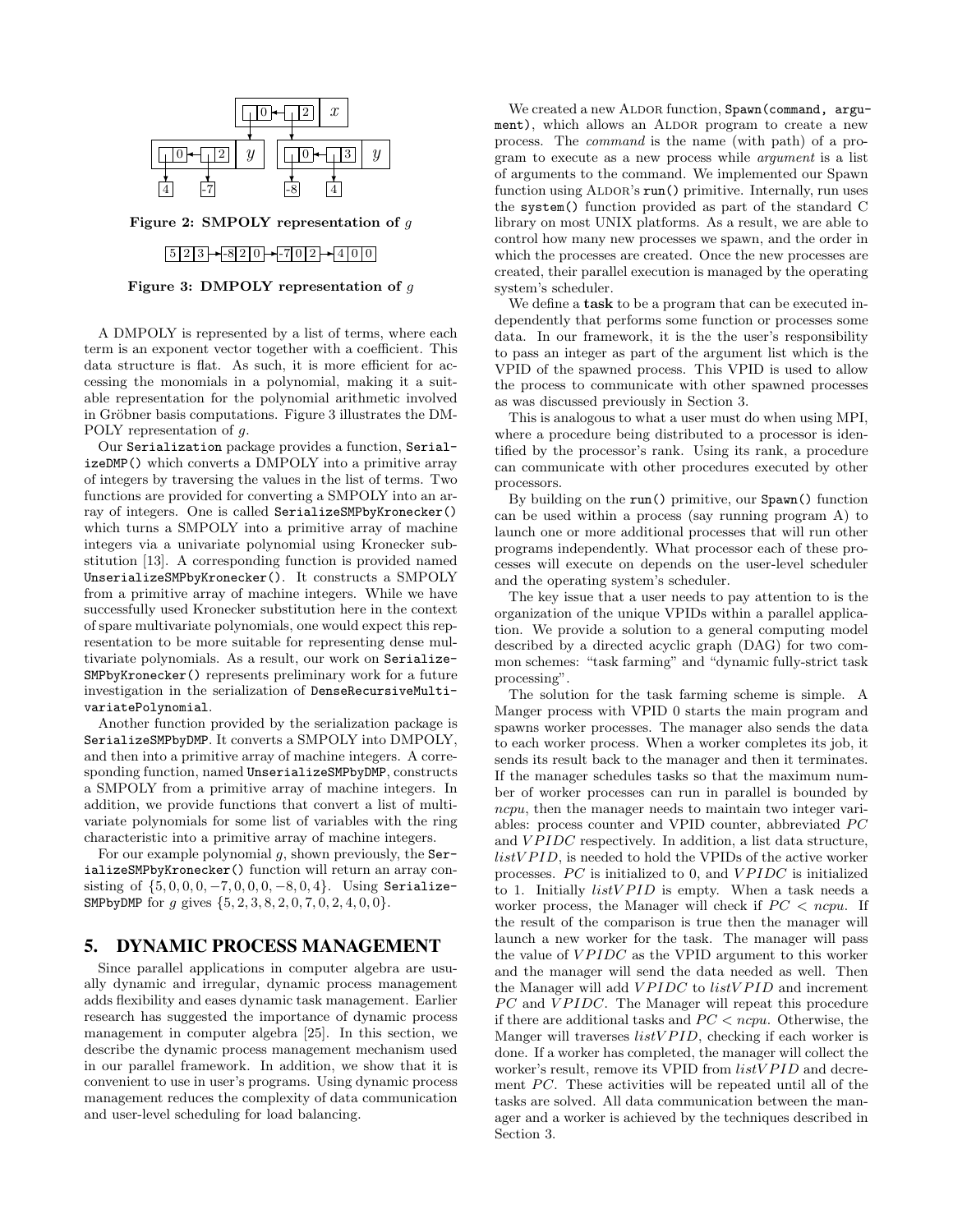

Figure 4: Dynamic fully-strict task processing

The scheduling algorithm in this solution corresponds exactly to the greedy scheduling method [17]. A greedy scheduler attempts to do as much work as possible at every step for a given number of processors, P. If there are at least P tasks ready to run, it selects any P of them and runs them. When there are strictly less than  $P$  tasks that are ready to run, the greedy scheduler runs them all. Given P processors, a greedy scheduler executes any computation DAG in time:  $T_p \leq T_1/P + T_{\infty}$ , where  $T_p$  is the minimum running time on  $P$  processors,  $T_1$  is the minimum running time on 1 processor, and  $T_{\infty}$  is the critical path length of a DAG. A greedy scheduler is always within a factor of 2 of optimal when ignoring the overhead due to task management and communication/synchronization. It is generally a good scheduler.

A variation based on this scheme is the task pool with dimension and rank guided dynamic scheduling designed and implemented in ALDOR for a parallel solver [22]. An implementation of the greedy scheduling method has also been realized in this solver for performance evaluation.

Another scheme we provide a solution to is dynamic fullystrict task processing, where tasks are generated dynamically and processed accordingly. In general, this problem can be modeled by a DAG. Part of an example DAG is shown in Figure 4. This type of problem corresponds to a problem known as fully strict (i.e. well-structured) multithreaded computations, originally published in [5]. A solution for the organization of unique VPIDs for using multiprocessed parallelism by this framework is illustrated in Figure 4.

In Figure 4, the dotted arrows denote data dependencies, while the solid arrows show when new processes were spawned. The initial process has VPID 1, and starts with the input data. Then the initial process spawns three new processes with VPIDs of 11, 12 and 13 respectively. The following rule is used to generate and assign VPIDs to any new processes it spawns. Let the process' VPID be k. Let the number of new processes it will spawn be n. For  $1 \leq i \leq n$ , the  $i^{th}$  new process is given a VPID of  $ki$ , which is obtained by appending  $i$  to  $k$ . For instance, the first new process is given a VPID of  $k1$ , the second new process is given a VPID of  $k2$ , etc. Constructing the VPID as  $ki$  guarantees uniqueness within this application because the prefix, k, was unique in its parent's list of spawned processes and  $i$  is unique for each process spawned from this process. We note that this solution is akin to the scheme for handling the rank of spawned processes in MPICH2 [3].

The performance of dynamic process management in this parallel framework for coarse grained parallel computations is reported in Section 6.

# 6. EXPERIMENTAL RESULTS

This parallel framework has been used successfully to implement a parallel symbolic triangular decomposition solver [22]. It utilizes both the dynamic task management and data communication techniques we have described previously to communicate lists of multivariate polynomials to workers which execute in parallel. We describe the performance gains that we have achieved using our framework. In addition, we provide a detailed analysis of the overhead costs introduced such as the cost of process spawning and data communication/serialization for both the Kronecker substitution and DMPOLY serialization techniques. Results are presented for several well known examples, allowing the performance and overhead of our parallel framework to be compared with techniques developed by other authors.

Our experimental results were gathered on Silky, one of several multiprocessor clusters and SMP systems that make up Canada's Shared Hierarchical Academic Research Computing Network (SHARCNET). Silky is classified by SHAR-CNET as a mid-range symmetric multiprocessing (SMP) cluster. It is a SGI Altix 3700 Bx2, equipped with 128 Itanium2 processors clocked at 1.6GHz. The cluster has 256GB of main memory with a 6MB cache and runs SUSE Linux Enterprise Server 10 (ia64). Unfortunately Silky is a shared machine accessed by a large number of researchers in areas from computer algebra to computational physics. It is common for the active processes to occupy over 95 percent of the main memory and all 128 processors. As a result, we were unable to acquire sufficient resources on the machine to run large memory examples such as Virasoro.

The parallel solver was developed based on a triangular decomposition algorithm called Triade [23]. It makes use of the ALDOR BasicMath library for polynomial arithmetic over an arbitrary ring. We compare the performance of our framework with the sequential triade solver in ALDOR which uses the same underlying algorithm. Thus, the performance results we present here represent how well we are able to use the parallel resources available to us rather than the difference between two distinct algorithms.

The Triade algorithm uses "incremental solving", organizing the computation into a dynamic task tree. A task is any pair  $[F, T]$  where F is a finite system of equations to solve and  $T$  is a solved system. Splitting of a task is based on the D5 Principle [9] and case distinction of the form  $f = 0$  or  $f \neq 0$ . The parallelization of this algorithm exploits the parallel opportunities created by the task splitting based on the D5 Principle combined with modular techniques [8].

Parallelizing the problem in this manner provides a coarse grained division of the work into separate processes. The parallelization is highly dynamic, with the final shape of the task tree being determined only when a solution to the system is achieved. The parallelization is also highly irregular, varying greatly with respect to both the input system of equations and the size of the task represented by each node in the tree. The implementation for this algorithm uses a "task farming" scheme and a cost-guided scheduling algorithm. A manager process preprocesses the input system and distributes intermediate tasks to the worker processes. If only one task needs to be solved then the manager completes the task itself. The manager also processes trivial tasks on its own.

When there is a task to perform, and an available processor, the manager spawns a new worker process. The man-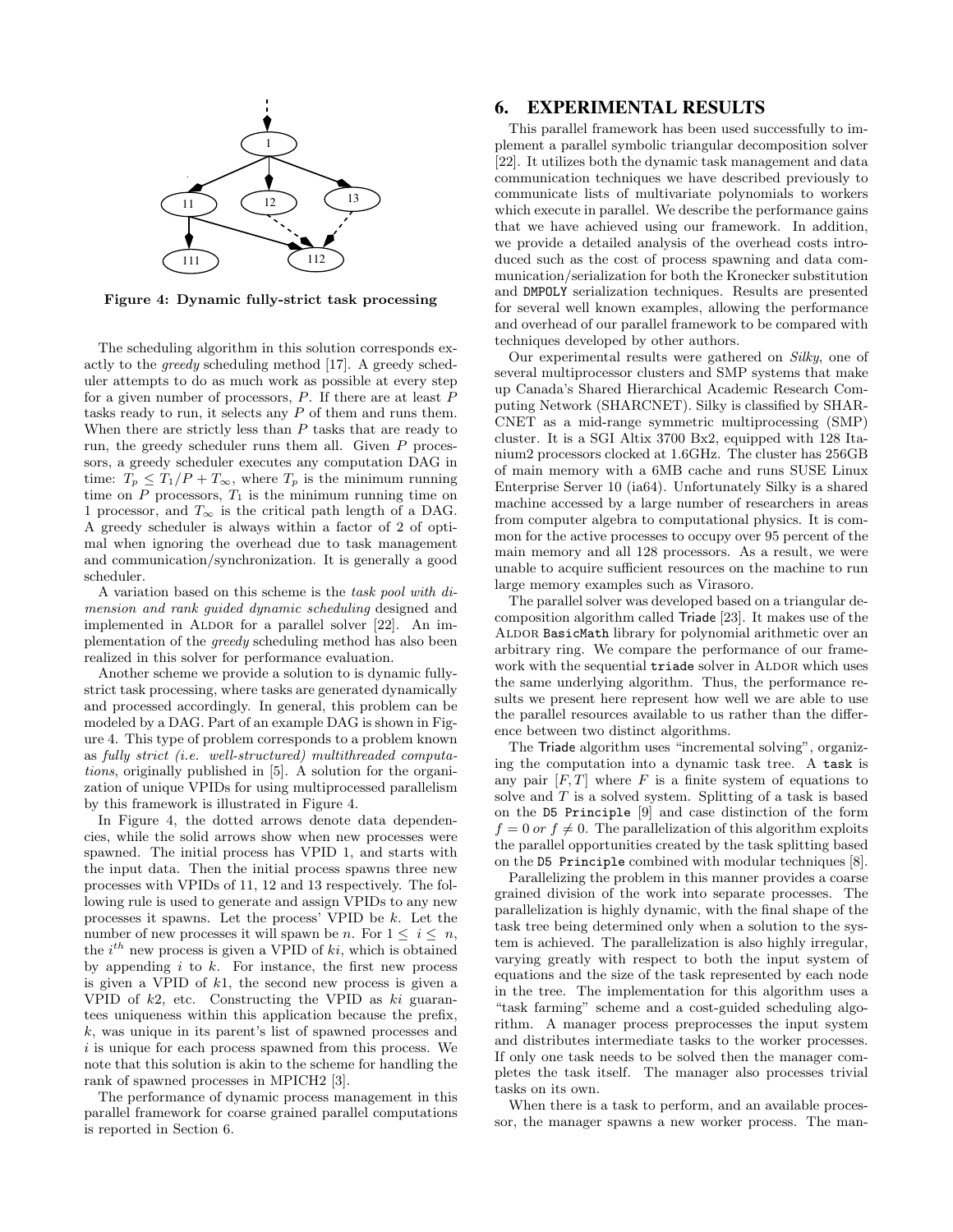| Sys            | Name           | n | d | р      | Sequential |
|----------------|----------------|---|---|--------|------------|
|                |                |   |   |        | 's`        |
|                | eco6           | 6 | 3 | 105761 | 4.00       |
| $\overline{2}$ | eco7           | 7 | 3 | 387799 | 727.95     |
| 3              | CNogues2       | 4 | 6 | 155317 | 476.16     |
| 4              | <b>CNogues</b> | 4 | 8 | 513899 | 2162.40    |
| 5              | Nooburg4       | 4 | 3 | 7703   | 4.14       |
| 6              | UBikker        | 4 | 3 | 7841   | 866.20     |
|                | Cohn2          | 4 | 6 | 188261 | 305.24     |

Table 1: Features of the examples

| <b>Sys</b>     | CPUs | Kron.  | DMP       | Kron.   | DMP     |
|----------------|------|--------|-----------|---------|---------|
|                |      | (s)    | $\bf (s)$ | Speedup | Speedup |
|                | 5    | 1.94   | 1.91      | 2.1     | 2.1     |
| $\overline{2}$ | 9    | 119.44 | 117.41    | 6.1     | 6.2     |
| 3              | 9    | 207.29 | 215.28    | 2.3     | 2.2     |
| 4              | 9    | 905.25 | 1002.56   | 2.4     | 2.2     |
| 5              | 9    | 1.79   | 1.81      | 2.3     | 2.3     |
| 6              | 9    | 455.21 | 463.24    | 1.9     | 1.8     |
|                |      | 96.70  | 102.55    | 3.2     | 3.0     |

Table 2: Parallel timing on two serializing methods

| <b>Sys</b>     | Workers | Tags | Read              | Write   | Total   | Zeros |
|----------------|---------|------|-------------------|---------|---------|-------|
|                | #)      | #)   | $(\#int*)$        | $\#int$ | $\#int$ | (%)   |
|                | 9       | 9    | $\overline{4131}$ | 3586    | 7717    | 59    |
| $\overline{2}$ | 24      | 24   | 29307             | 27382   | 56689   | 72    |
| 3              | 32      | 32   | 57106             | 55696   | 112802  | 73    |
| 4              | 42      | 42   | 216000            | 214217  | 430217  | 83    |
| 5              | 14      | 14   | 13307             |         | 13307   | 72    |
| 6              | 49      | 49   | 128983            | 125162  | 254145  | 55    |
|                | 44      | 44   | 39146             | 38280   | 77426   | 39    |

Table 3: Dissection of workers' overhead for Kronecker (\* One int has 8 bytes)

ager then forwards the data for the task to that worker. The worker will process the task and send the intermediate results back to the manager unless the task is solved. Once the intermediate results or solution are determined the worker process terminates. In our example, each task consists of a list of ALDOR SMPOLY polynomials.

Table 1 lists the number of variables,  $n$ , and the total degree, d for each of the examples. It also lists the prime number for modular computation and the time required to reach a solution using the sequential solver Triade. Table 2 records the time required to reach a solution in our parallel framework for the two serialization techniques discussed previously. The number of CPUs used and the speedup relative to the sequential algorithm are also reported in this table.

In Table 3 and Table 4 we report additional details about the behavior of the Kronecker and DMPOLY serialization methods respectively. These details include the number of workers, number of tags, number of integers read and written and the percentage of zeros in the integers transferred. In every case, values for reads and writes are reported from the perspective of the worker tasks. Note that each worker process is created dynamically to process a specific task. The worker terminates when it completes its task. Consequently, the total number of workers used is equal to the total number of tasks being executed in parallel.

Table 5 and Table 6 show the time spent spawning workers, synchronizing their execution and communicating data to and from them. The reading time includes both the time required to read the array of machine integers from shared memory and the time required to reconstruct the high-level ALDOR object. Similarly, the writing time includes both the time spent serializing the high level objects and the time spent to copy the serialized data into a shared memory seg-

| $S_{YS}$       | Workers | Tags | Read    | Write   | Total   | <b>Zeros</b> |
|----------------|---------|------|---------|---------|---------|--------------|
|                | #       | #)   | $\#int$ | $\#int$ | $\#int$ | (%)          |
|                | 9       | 9    | 5069    | 4449    | 9518    | 55           |
| $\overline{2}$ | 24      | 24   | 36893   | 35184   | 72077   | 57           |
| 3              | 32      | 32   | 64106   | 64106   | 127304  | 39           |
| 4              | 42      | 42   | 168178  | 167186  | 335364  | 39           |
| 5              | 14      | 14   | 12681   | 0       | 12681   | 44           |
| 6              | 49      | 49   | 271845  | 267761  | 539606  | 42           |
|                | 44      | 44   | 104486  | 103534  | 208020  | 40           |

Table 4: Dissection of workers' overhead for DM-POLY

| $S_{YS}$       | Spawns | $\rm~Tags$ | Read and    | Serialize | Net     | Over-         |
|----------------|--------|------------|-------------|-----------|---------|---------------|
|                | (ms)   | $(\mu s)$  | Unserialize | and Write | Work    | head          |
|                |        |            | (ms)        | (ms)      | 's)     | $\frac{1}{2}$ |
|                | 358    | 1067       | 492         | 76        | 3.80    | 24.4          |
| $\overline{2}$ | 579    | 3414       | 1264        | 184       | 660.54  | 0.3           |
| 3              | 773    | 4887       | 9682        | 623       | 469.48  | 2.4           |
| $\overline{4}$ | 1695   | 7221       | 68737       | 491       | 2164.62 | 3.3           |
| 5              | 452    | 1940       | 488         | 0         | 3.57    | 26.4          |
| 6              | 1558   | 7773       | 21762       | 823       | 871.04  | 2.8           |
| 7              | 925    | 6014       | 2378        | 369       | 289.15  | 1.3           |

Table 5: Dissection of workers' time for Kronecker (wall time)

| $S_{\rm{ys}}$  | Spawns | $\rm{Tags}$ | Read and    | Serialize  | Net            | Over-  |
|----------------|--------|-------------|-------------|------------|----------------|--------|
|                | (ms)   | $(\mu s)$   | Unserialize | and Write  | Work           | head   |
|                |        |             | (ms)        | $\rm (ms)$ | $(\mathbf{s})$ | $(\%)$ |
|                | 314    | 1211        | 347         | 79         | 3.71           | 20.0   |
| $\overline{2}$ | 685    | 3498        | 1345        | 623        | 611.16         | 0.4    |
| 3              | 1435   | 4676        | 1813        | 683        | 474.16         | 0.8    |
| $\overline{4}$ | 1723   | 7524        | 80490       | 2360       | 2134.71        | 3.8    |
| 5              | 552    | 2224        | 764         | 0          | 3.65           | 36.2   |
| 6              | 1994   | 7847        | 52157       | 5242       | 886.59         | 6.7    |
| 7              | 1110   | 6673        | 5881        | 2063       | 282.16         | 3.2    |

Table 6: Dissection of workers' time for DMPOLY (wall time)

| $S_{YS}$             | Per   | Per       | Read and          | Serialize         |
|----------------------|-------|-----------|-------------------|-------------------|
|                      | Spawn | Tag       | Unserialize       | and Write         |
|                      | (ms)  | $(\mu s)$ | $(\mu s$ per int) | $(\mu s$ per int) |
|                      | 40    | 118       | 119               | 21                |
| 2                    | 24    | 142       | 43                | 6                 |
| 3                    | 24    | 152       | 169               | 11                |
| 4                    | 40    | 172       | 318               | $\overline{2}$    |
| 5                    | 32    | 138       | 36                |                   |
| 6                    | 32    | 158       | 168               | 6                 |
|                      | 21    | 136       | 60                | 9                 |
| $\operatorname{AVG}$ | 30    | 145       | 130               | 9                 |

Table 7: Analysis of workers' overhead for Kronecker

| $S_{\rm{YS}}$  | $_{\rm Per}$ | Per       | Read and          | Serialize         |
|----------------|--------------|-----------|-------------------|-------------------|
|                | Spawn        | Tag       | Unserialize       | and Write         |
|                | (ms)         | $(\mu s)$ | $(\mu s$ per int) | $(\mu s$ per int) |
|                | 35           | 134       | 68                | 17                |
| $\overline{2}$ | 29           | 146       | 36                | 18                |
| 3              | 45           | 146       | 180               | 21                |
| 4              | 41           | 179       | 478               | 14                |
| 5              | 39           | 158       | 59                |                   |
| 6              | 41           | 160       | 192               | 19                |
|                | 26           | 151       | 56                | 20                |
| AVG            | 37           | 153       | 152               | 18                |

Table 8: Analysis of workers' overhead for DMPOLY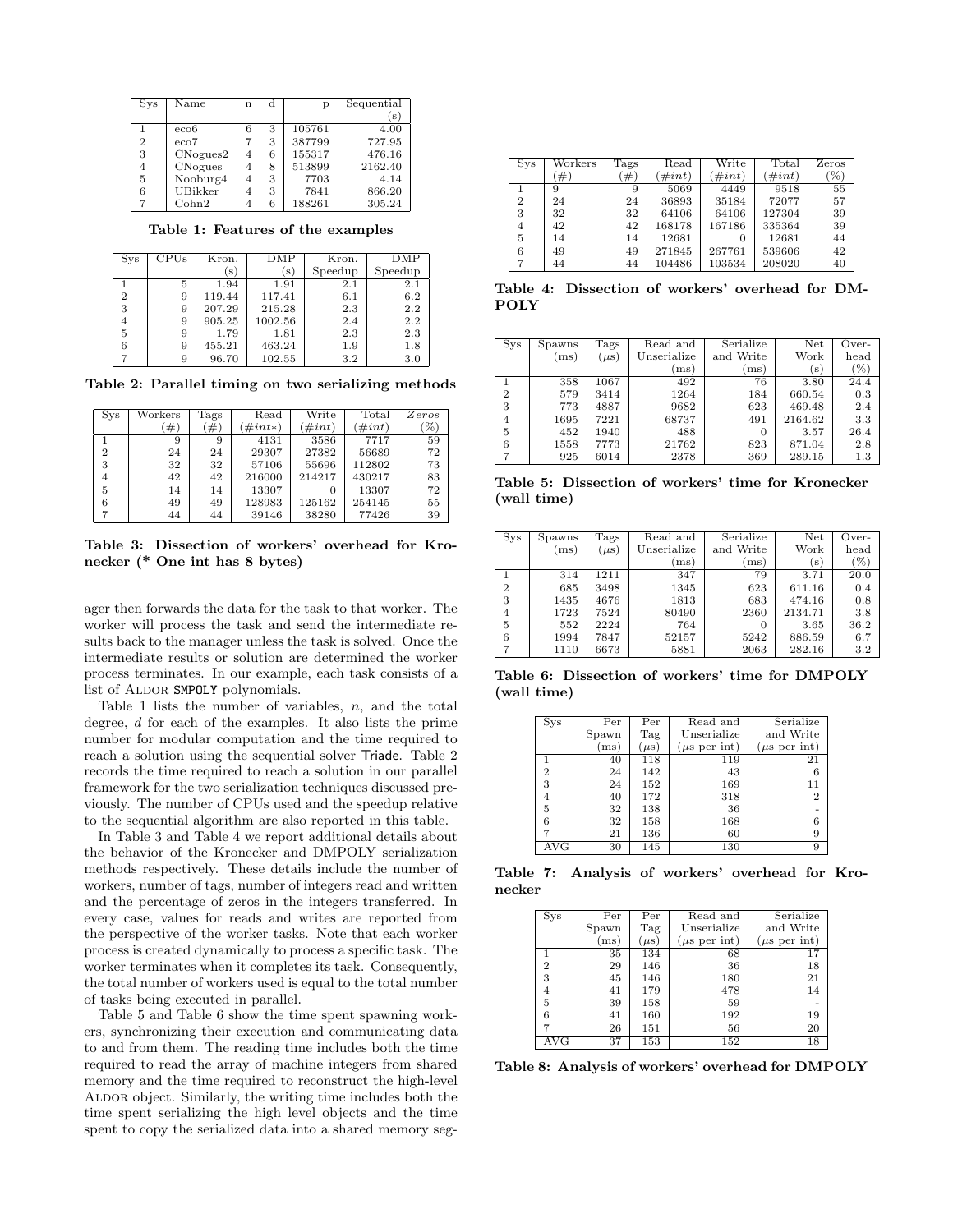ment. In addition, we report the total net amount of work performed, which is the time spent by workers excluding the time spent spawning processes and performing synchronization and data communication. The percentage overhead is the ratio of the sum of the time spent on overhead divided by the net amount of work performed. Table 7 and Table 8 go on to show the average cost per worker spawned, per synchronization tag used, per integer read and unserialized and per integer serialized and written for the Kronecker and DMPOLY serialization methods respectively.

Examining the total parallel execution time reveals that there is little variation between the Kronecker and DMPOLY serialization techniques. Similar performance was observed because the examples presented here transfer data that is not very sparse, as is indicated in the percent zeros column.

Most of the examples considered in this study show a low amount of parallel overhead. Exceptions to this general pattern are Sys 1 and Sys 5 which are both smaller examples. Even though the level of overhead is low, our results show that this parallel framework is only suitable for coarse grained parallel symbolic computations. The granularity of this parallelization framework is very coarse, as shown by the total number of workers (tasks) that are executed in parallel and the total number of workers used in total. The average cost of spawning a process is approximately 35 milliseconds. Reading one integer and unserializing it to reconstruct the high-level ALDOR object normally takes between 36 and 192 microseconds on average. The cost in Sys 4 is outside of this range, likely due to the relative high degree of the polynomials in the data being transferred. We plan to investigate this phenomenon further in the future.

We also observed that serializing and writing costs are much lower than the reading and unserialization costs. This difference occurs because constructing a new high-level object is expensive, involving numerous memory allocations to represent the object's complex structure. In contrast, serializing the object does not require any memory allocation or deallocation operations. The time complexity of serialization via either Kronecker substitution or DMPOLY is linear. Interestingly, the cost associated with our synchronization tags was small in comparison to the other sources of overhead in our parallel framework.

We also observed that the per integer serialization cost for a SMPOLY via DMPOLY almost doubles compared to using Kronecker substitution. This doubling reveals a drawback in our implementation, which requires that the SMPOLY must be converted to a DMPOLY twice, once to determine the size of the shared memory segment, and then a second time to write the serialized data into the shared memory segment. We expect that it will be easy to remove this inefficiency by improving our implementation.

Finally, we wish to point out that the dynamic nature of our task management technique is particularly advantageous in a shared computing environment such as SHARCNET. While there is overhead associated with spawning and terminating processes, our technique ensures that a process only exists when it has useful work to perform. There will not be any processes left idling, waiting for something to do. This helps ensure that shared computing resources are used effectively. Furthermore, removing idle processes ensures that we do not spend unnecessary time communicating with or synchronizing such processes. Because of this, we have found, both in theory and in practice, that our communication costs do not increase with number of CPUs utilized.

# 7. CONCLUSION AND FUTURE WORK

We have reported on a high-level categorical parallel framework to support high performance computer algebra on SMPs and multicores. We have used the ALDOR programming language as our implementation vehicle since it has high-level categorical support for generic algorithms in computer algebra, while providing the necessary low-level access for high performance computing.

Our framework provides functions for dynamic process management and synchronized data communication for highlevel ALDOR objects such as sparse multivariate polynomials via the shared memory segments. This framework is complementary to  $\prod^{IT}$  [21] which targeted distributed architectures.

Throughout the design and implementation of the framework, we have kept the solution of multivariate polynomial systems as a motivating example. Indeed, this framework has been used for the successful implementation of a sophisticated parallel symbolic solver. Our evaluation of the parallel overhead has shown that this parallel framework is efficient for coarse-grained parallel symbolic computations. More experimentation on the granularity of parallelism supported by this framework is work in progress.

We plan to develop a model for threads in ALDOR to support finer grained parallelization, as has been done for SACLIB [19, 24] and KAAPI [18, 15], and support automatic scheduling based on "work stealing" [5, 12]. In this setting, ALDOR's system of parametric types provides opportunities for elegant problem formulation. As a practical matter, it will be necessary to review the ALDOR run-time system to take advantage of threads and modify it in a few places for thread safety. In particular, one current investigation is modification to use "localized tracing" [7], in the garbage collector to allow it to make use of multiple threads.

# 8. REFERENCES

- [1] The Open Group Base Specifications Issue 6. IEEE Std 1003.1, 2004 Edition. http://www.opengroup.org/onlinepubs/009695399/.
- [2] aldor.org. Aldor 1.0.3. University of Western Ontario, Canada, 2004.
- [3] Argonne National Laboratory. MPICH2. http://www-unix.mcs.anl.gov/mpi/mpich2/.
- [4] T.J. Ashby and A.D. Kennedyand M.F.P. O'Boyle. A modular iterative solver package in a categorical language. In LNCS vol.47, pages 123–132, 1993.
- [5] R. D. Blumofe and C. E. Leiserson. Scheduling multithreaded computations by work stealing. In IEEE FOCS94, 1994.
- [6] C. Chen, M. Moreno Maza, W. Pan, and Y. Xie. Verification of polynomial system solvers. In Proceedings of AWFS 2007, 2007.
- [7] Y. Chicha and S. M. Watt. A localized tracing scheme applied to garbage collection. In APLAS 2006, 2006.
- [8] X. Dahan, M. Moreno Maza, E. Schost, W. Wu, and ´ Y. Xie. Lifting techniques for triangular decompositions. In ISSAC'05, pages 108–115. ACM Press, 2005.
- [9] J. Della Dora, C. Dicrescenzo, and D. Duval. About a new method for computing in algebraic number fields. In Proc. EUROCAL 85 Vol. 2, vol. 204 of Lect. Notes in Comp. Sci., pages 289–290. Springer-Verlag, 1985.